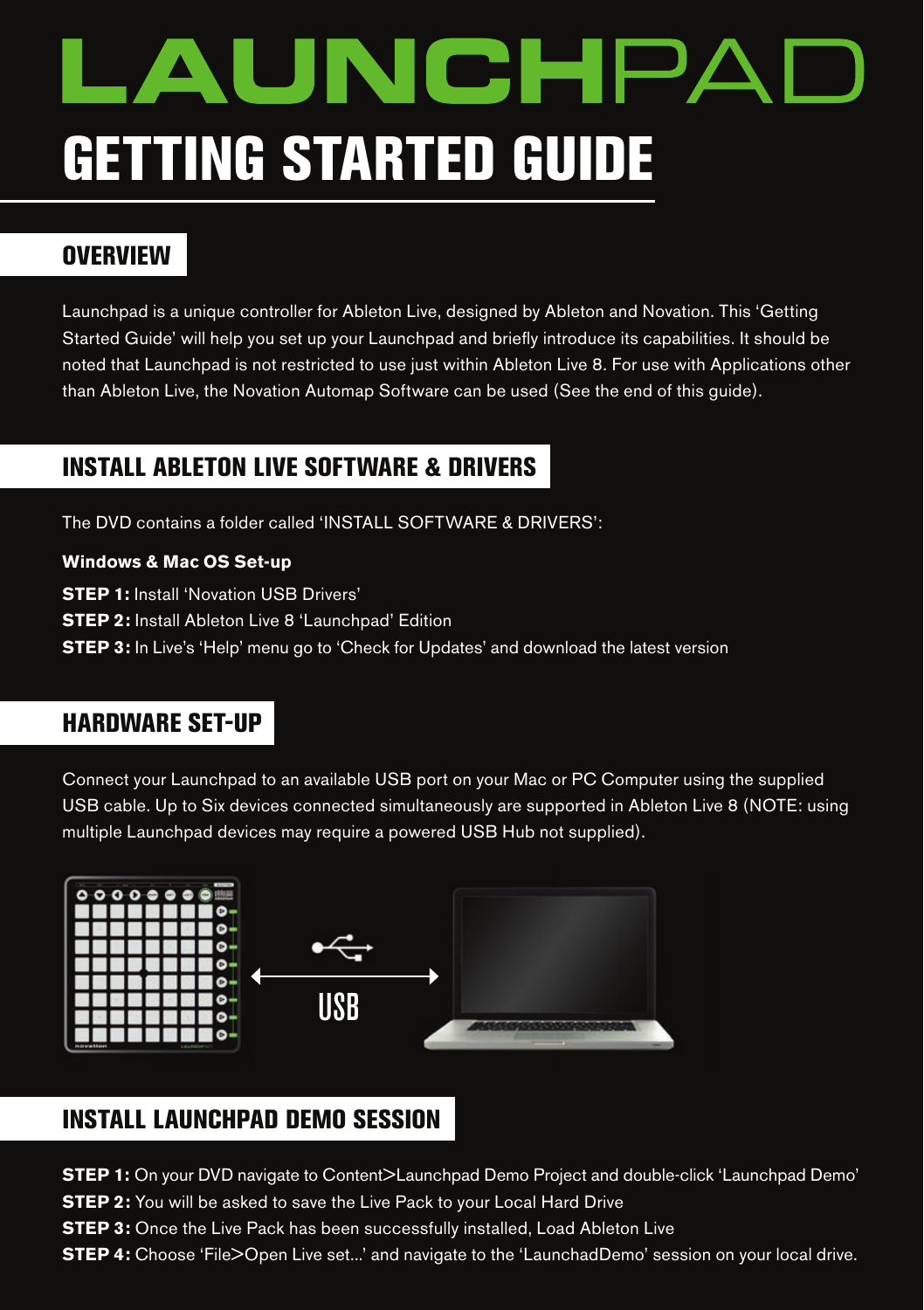# sETTing Up LAUnchpAd wiThin ABLETOn LivE



- **1.** Open Live's Preferences from the Live menu in OS X, or the Options menu in Windows;
- **2.** Go to the MIDI/Sync Tab and select the port that the Launchpad is connected to in the 'Input' and 'Output' chooser at the top of window
- **3.** Next select the Launchpad preset from the 'Control Surface' chooser

**4.** Under MIDI Ports select both Track 'On' and Remote 'On' options as shown above.

## prOdUcT OvErviEw: ABLETOn LivE

#### ThE sEssiOn MOdE



When Launchpad is chosen as an active control surface, a ring appears on the Session View to indicate which section is currently controlled by the pad matrix.Pressing a Clip Launch pad triggers the clip in the corresponding clip slot in Live. Hitting an empty clip slot in a track that is not armed will stop the clip playing in this track. If the track is armed to record, pressing the button records a new clip.



The directional arrows and the Session button increase the scope of the eight-by-eight grid by navigating the session view in scenes and tracks. You can also fire horizontal lines of clips (Scenes) with the buttons on the right hand side of Launchpad.

The buttons in the matrix light up in different colours so you know what's going on:



#### *SESSION OVERVIEW*

The Launchpad's Session Overview lets you navigate through large Live Sets quickly without looking at your computer screen. Hold down the "session" button and the matrix zooms out to reveal an overview of your Session View. In the Session Overview, each pad represents an eight-by-eight block of clips, giving you a matrix of 64 scenes by 64 tracks. In the Session Overview, the colour coding is a little different:



**AMBER:** Indicates the currently selected block of clips, which will be surrounded by the ring in the software.

**GREEN:** There are clips playing in that block of clips (though that may not be the block of clips selected).

**RED:** There are no clips playing in that range.

**NO COLOUR:** there are no tracks or scenes in that range.

#### UsEr MOdEs

- **User1:** This mode can be used to play drum racks in Lives MIDI tracks (if no assignments have been made), or to free assign the Launchpad buttons to any MIDI assignable parameter in Live.
- **User2:** This mode can be used as a convenient place to access Max for Live presets (if no learn assignments have been made), or to free assign to any parameter in Live.

#### MiXEr MOdEs

#### *MIXER OVERVIEW*



Hitting the "mixer" button provides an overview of the main controls of Live. The top four rows of pads indicate the status of track volume, track pan, as well as sends A and B, for each track. These buttons act as 'reset' buttons for tracks in Ableton Live.

The bottom four rows of pads provide direct access to controls for each track including: Stop, Track activator, Solo and Track Arm. The bottom four buttons on the right provide additional control for each track:

- the "stop" button will stop all clips currently playing (Can be prevented by re-assigning function)
- the "trk on" button will turn all tracks on (un-mute)
- the "solo" button will un-solo all soloed tracks
- the "arm" button will un-arm all armed tracks